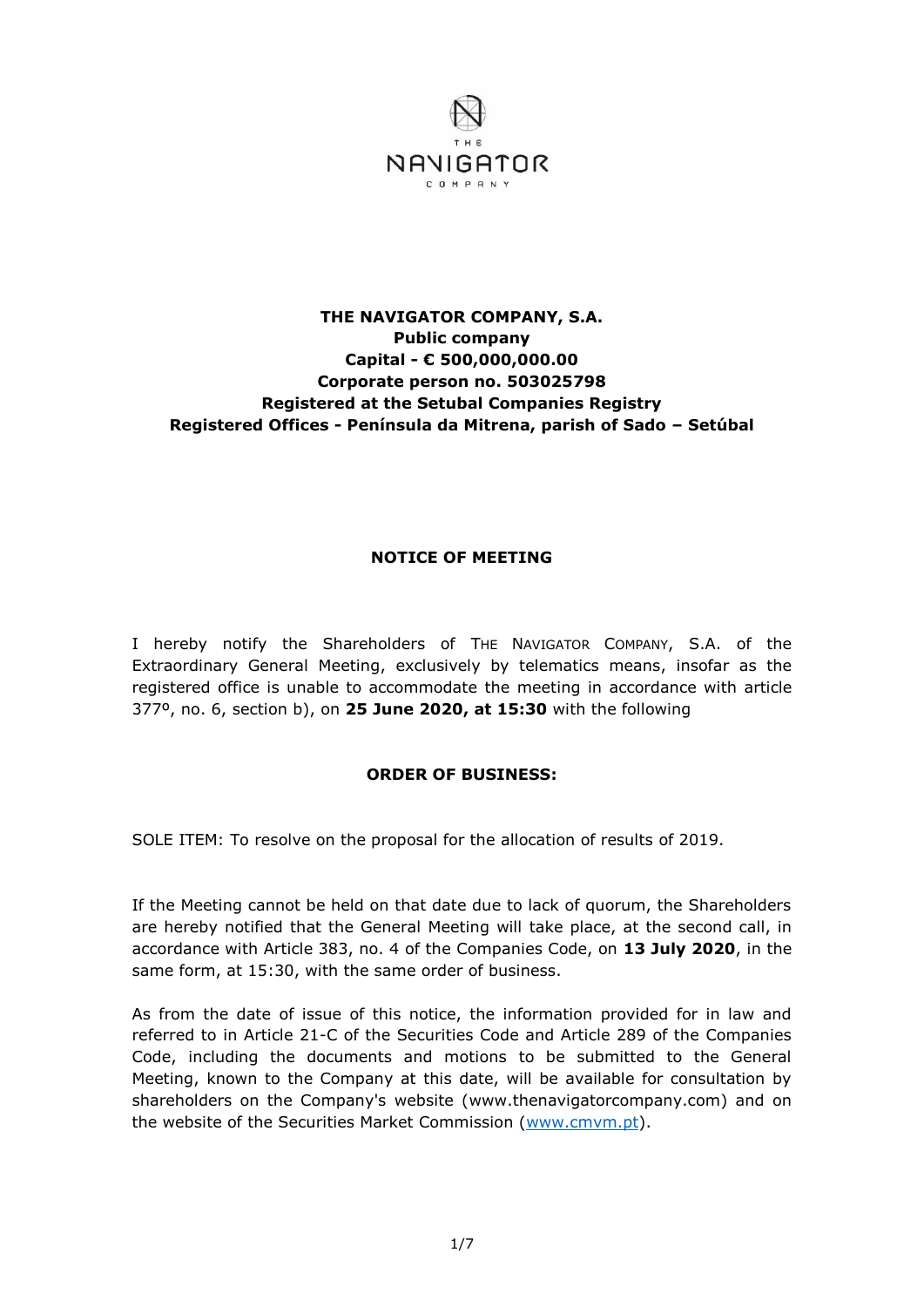

In addition to the Company Officers and the common representative of the bondholders, participation in the General Meeting is open to Shareholders who hold 1 (one) share, which number corresponds to 1 (one) vote.

Participation in the General Meeting is conditional on submittal of proof of the capacity of shareholder with voting rights by 00:00 hours (GMT) on **18 June 2020**, referred to below as the Registration Date, which corresponds to the fifth trading day prior to the holding of the General Meeting.

Shareholders wishing to take part in the General Meeting must declare this intention by notifying the Chairman of the General Meeting and the Financial Intermediary with which the individual registration account for the shares has been opened, which notices must be received, at the latest, by 23:59 hours (GMT) on **17 June 2020**. To this end the Shareholders may use the forms available at the registered office and on the Company's website (www.thenavigatorcompany.com); the notices addressed to the Chairman of the General Meeting may be sent by email to [ag.tnc@thenavigatorcompany.com.](mailto:ag.tnc@thenavigatorcompany.com)

Shareholders, when sending the declaration of intention to participate in the General Meeting to the Chairman of the General Meeting **must indicate in that communication which e-mail address they wish to use** to receive the Company's communications regarding the General Meeting, namely with regard to technical requirements required to ensure their participation in the General Meeting, by telematic means.

The Financial Intermediary who has been informed of the Shareholder's intention to take part in the General Meeting must send the Chairman of the General Meeting information on the number of shares registered in the name of this Shareholder, as at the Registration Date, and this information must be received, at the latest, by 23:59 hours (GMT) on **18 June 2020**. This information may also be sent by email to ag.tnc@thenavigatorcompany.com.

Participation in the General Meeting and exercise of voting rights are not prejudiced by the transfer of shares subsequent to the Registration Date, and do not require the shares to be blocked from the Registration Date to the date of the General Meeting.

Shareholders who, having declared their intention to take part in the General Meeting, then transfer the ownership of their shares in the period between the Registration Date and the end of the General Meeting must notify the Chairman of the General Meeting and the Securities Market Commission (Comissão do Mercado de Valores Mobiliários) immediately of such transfer and may, for this purpose, in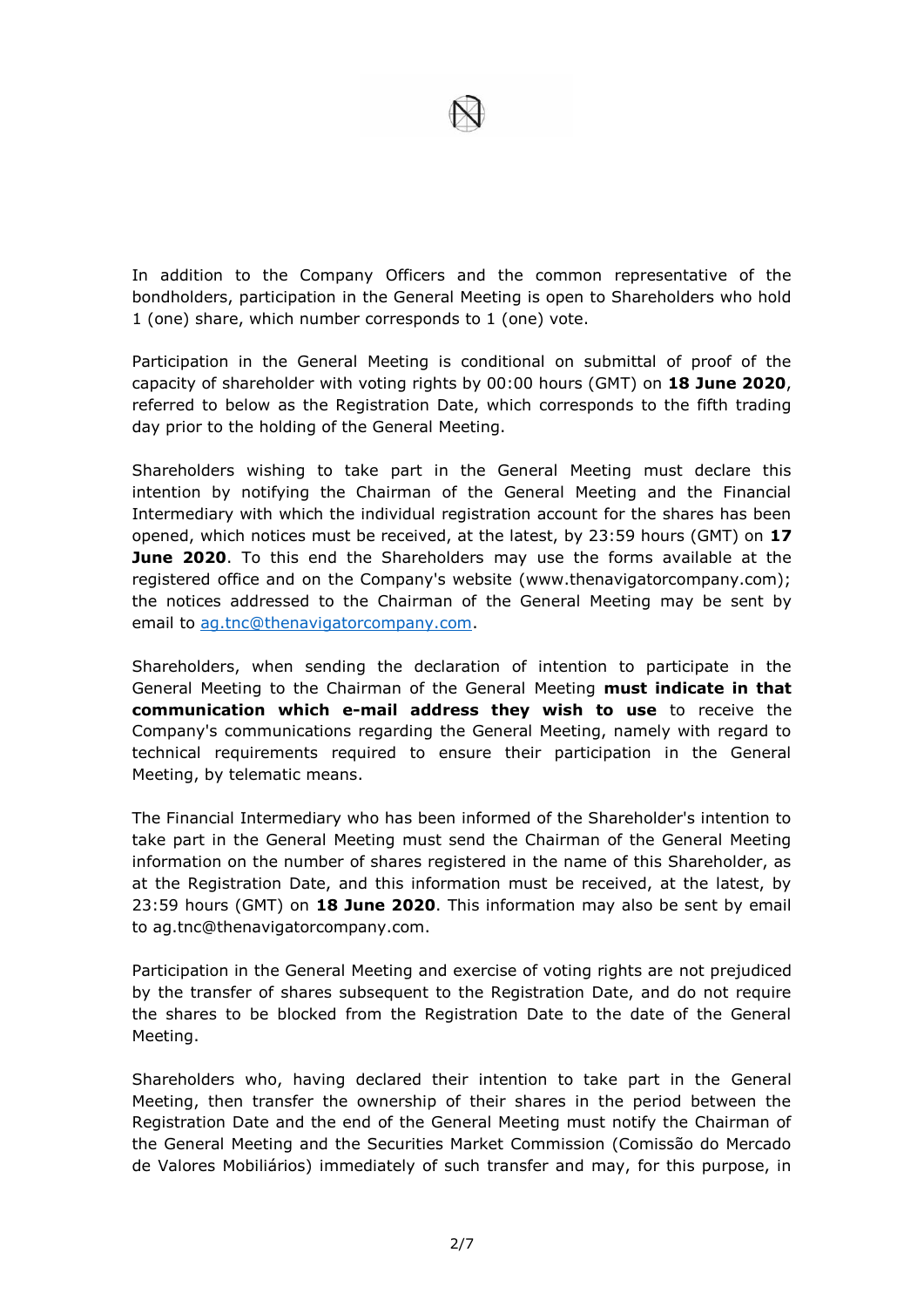

the case of the notice to be sent to the Chairman of the General Meeting, send this information by email to ag.tnc@thenavigatorcompany.com.

Shareholders who, on a professional basis, hold shares in their own name but on behalf of clients and who wish to cast conflicting votes are required to submit to the Chairman of the General Meeting, by 23:59 hours (GMT) on **18 June 2020**, in addition to the declaration of their intention to take part in the General Meeting and to the sending, by the respective Financial Intermediary, of the information on the number of shares registered in their client's name, sufficient and proportional evidence of the (i) identity of each client and the number of shares with voting rights to be exercised on their behalf, and also (ii) the specific voting instructions issued by each client for each item on the order of business.

Shareholders may appoint a proxy to represent them at the General Meeting, and to this end may download a proxy form from the Company's website (www.thenavigatorcompany.com).

Notwithstanding the rule on the unity of votes established in Article 385 of the Companies Code, any Shareholder may appoint different proxies for shares it holds in different securities accounts.

Proxy forms for both individual and corporate Shareholders must be delivered to the Chairman of the General Meeting, so as to be received by **20 June 2020**, and may also be sent by email to ag.tnc@thenavigatorcompany.com.

In accordance with articles 23-A, no. 2, paragraph a), and 23-B, no. 1, of the Securities Code, shareholders holding shares that correspond to at least 2% of the share capital may, by written request addressed to the Chairman of the General Meeting, within 5 days from publication of this convening notice, request (i) the inclusion of items in the agenda, presenting for that purpose a resolution proposal for each item to be included in the agenda; ii) the inclusion of proposals for the General Meeting to pass resolutions regarding the items listed in the convening notice or subsequently included therein.

The requests and the documentation related to the agenda can be sent by email to the address referred above.

Considering that this notice is published on a date where exceptional circumstances exist, namely the public calamity situation caused by the COVID-19 pandemic, in accordance with the Resolution of the Council of Ministers no. 40-A/2020, May 29, Navigator adopted the appropriate measures to contain the dissemination of COVID-19 among participants of the General Meeting.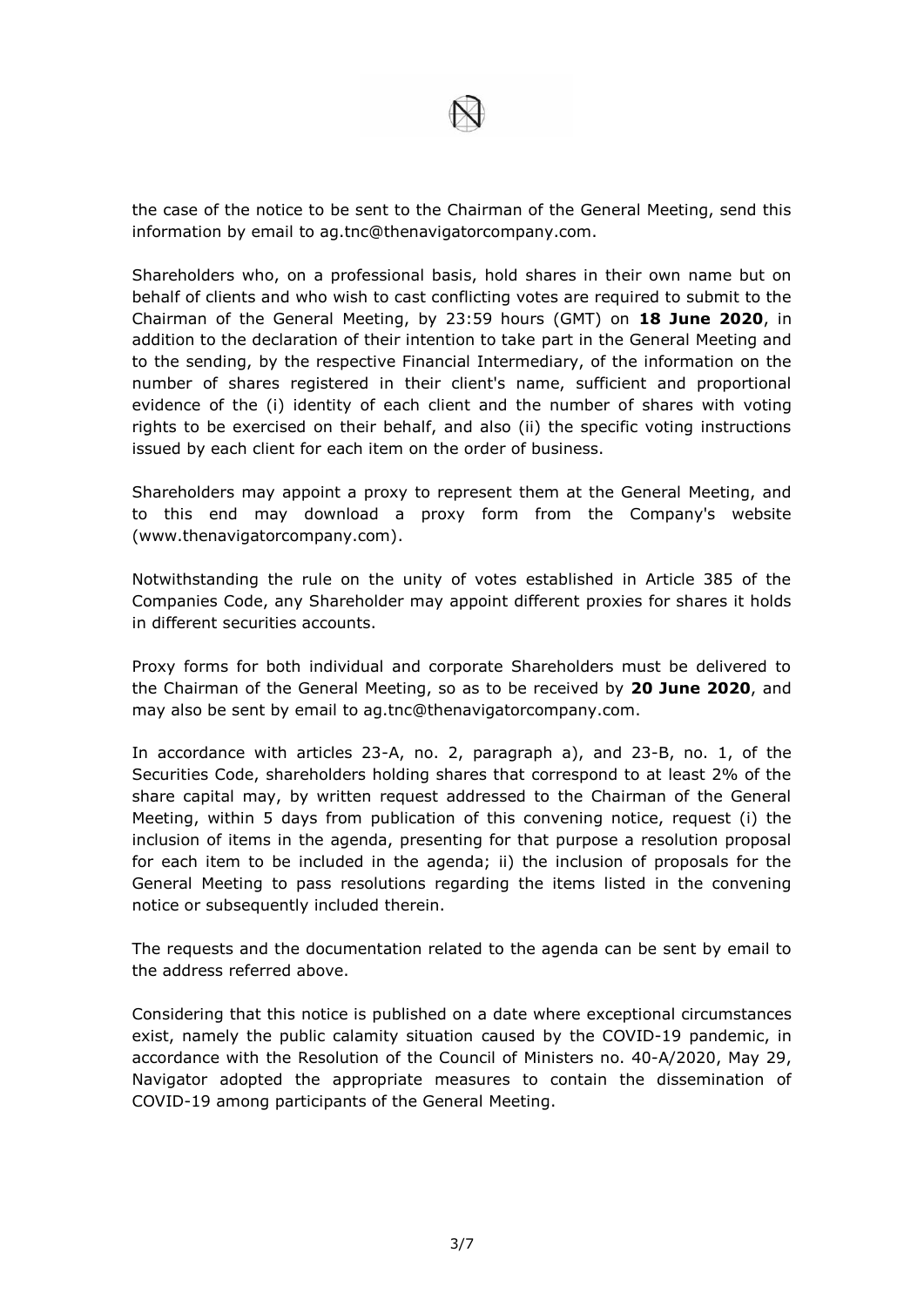

To that effect, with the General Meeting being held exclusively by telematics means and with a view to guaranteeing the exercise of Shareholder rights under appropriate security and authenticity conditions that are compatible with the referred manner, Shareholders shall observe the following:

- 1. Since it is not possible to guarantee the existence of means that ensure, efficiently and with security, the exercise of voting rights during the General Meeting to be held by telematic means, **Shareholders shall exercise their voting right beforehand and only by electronic or paper-based correspondence as provided for in this Convening Notice**;
- 2. Shareholders who wish to cast **postal votes** are required to send a letter to the Chairman of the General Meeting, at the Company's registered office, containing a closed envelope for each item on the order of business on which they wish to vote, indicating on each envelope that it contains a postal vote, and specifying the General Meeting and the item on the order of business to which it refers; inside each envelope, the shareholder is required to declare his vote, namely by taking a position in relation to any motions submitted in advance to the General Meeting; each voting declaration must be signed, and the signature notarised or authenticated by legal means deemed to be equivalent.
	- a) Postal votes are only considered if the shareholders casting them provide evidence of the ownership of their shares, in accordance with the general rules.
	- b) Postal votes are only considered when received by the day prior to the holding of the meeting, inclusive.
	- c) The Company Secretary is responsible for organising postal voting, and shall in particular:
		- i) Open the votes;
		- ii) Verify the number of shareholders and the number of votes held by each voter;
		- iii) Verify the authenticity of the votes;
		- iv) Assure the confidentiality of the votes until voting starts on the respective item on the order of business.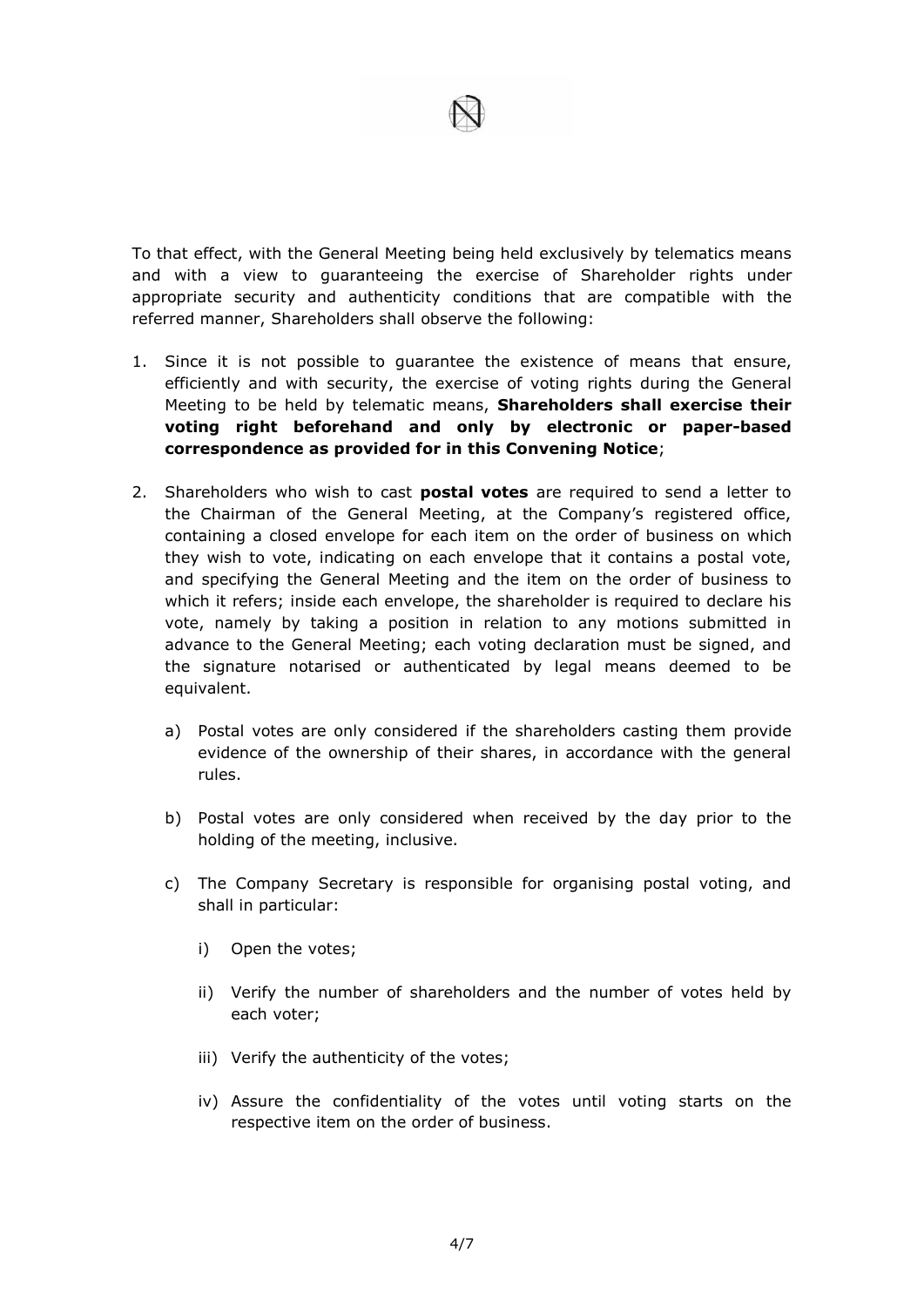

- 3. Shareholders may also vote by email, provided their votes are received on terms equivalent to those for postal voting, as regards intelligibility, assurances of authenticity, confidentiality and other formal criteria. For this purpose, Shareholders should complete the ballot form provided on the Company's website (www.thenavigatorcompany.com) and send it by email to ag.tnc@thenavigatorcompany.com, the notarised signature being substituted by a digital signature. **Email votes will only be considered when received by 23:59 hours (GMT) on the day prior to the meeting, at the email address indicated**, in relation to which:
	- a) The Chairman of the General Meeting has received, by 23:59 hours (GMT) on **17 June 2020**, the written declaration from the shareholder in question of his intention to take part in the General Meeting;
	- b) The respective financial intermediary where the shares are registered has sent, by 23:59 hours (GMT) on **18 June 2020**, to the Chairman of the General Meeting information on the shares registered in the name of the shareholder in question at 00:00 hours (GMT) on **18 June 2020**  (Registration Date);
	- c) Ballots will only be considered valid when they contain:
		- i) Indication of the item or items on the order of business to which they relate;
		- ii) Precise and unconditional indication of how the vote is cast on each motion;
	- d) In order to exercise their right to vote by email, the Shareholders should use ballot forms which clearly and unambiguously express how they wish to vote. For this purpose, they may use the form available on the website, and send it as an attachment by email to ag.tnc@thenavigatorcompany.com.
- 4. The following are available on the Company's website (www.thenavigatorcompany.com):
	- a) Proxy form;
	- b) Postal vote letter template; and
	- c) Ballot form for email voting.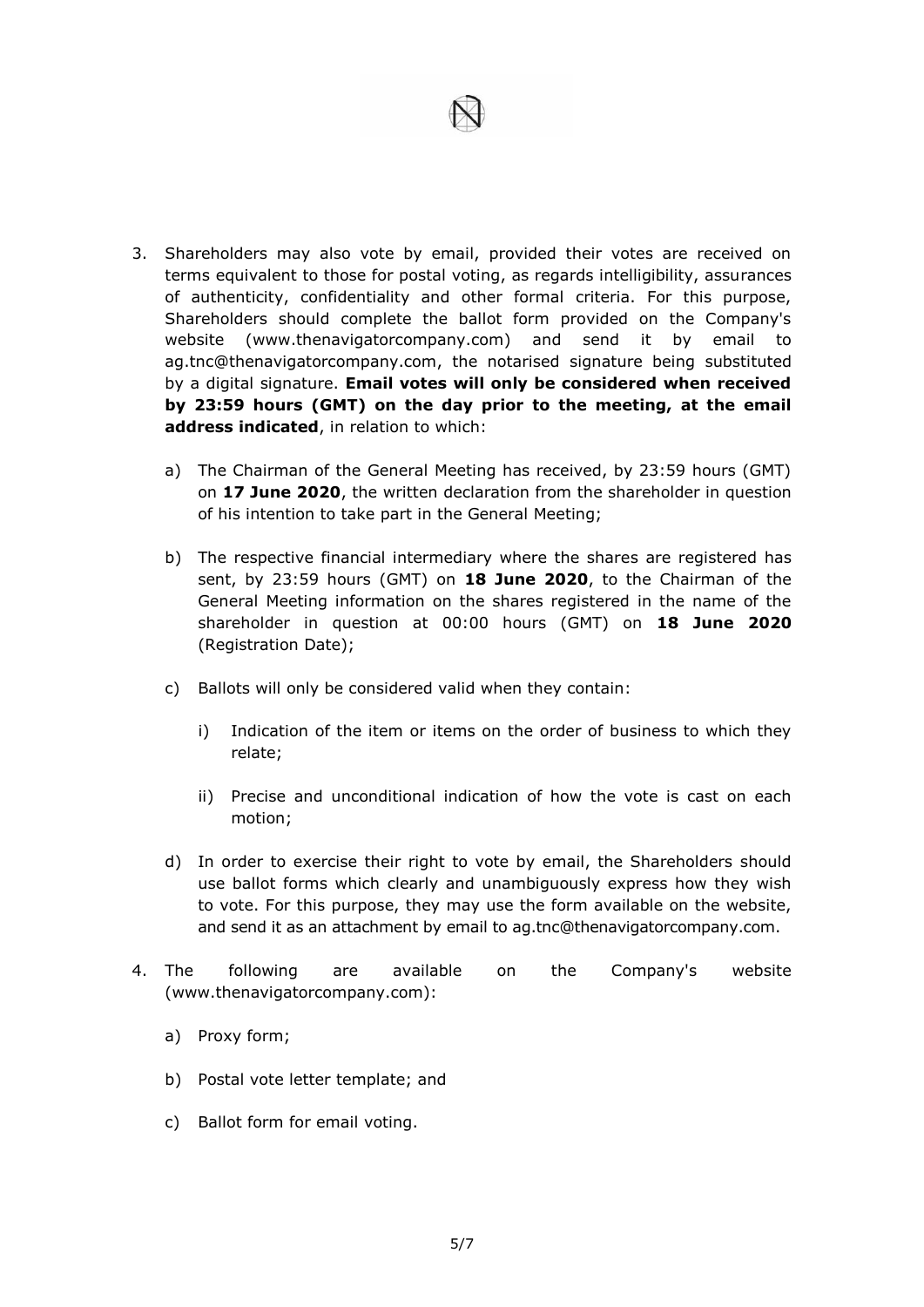

- 5. The information and preparatory documents for the General Meeting concerning the items on the Order of Business (in particular, those provided for in paras. 1 and 2 of Article 289 of the Companies Code and Article 21-C, no.1 of the Securities Code) will be available for consultation by the Shareholders on the Company's website (www.thenavigatorcompany.com), as from the date of issue of this Notice.
- 6. Shareholders who have validly exercised their voting rights and participate in the General Meeting Assembly by telematics means, as indicated above, may change the vote previously cast in the course of the meeting**.**
- 7. Shareholders who, being qualified to participate in the General Meeting in accordance with this Convening Notice, **have not exercised their voting rights in advance by electronic correspondence or on paper**, as provided for above, **will not be able to exercise their voting rights during the General Meeting**, although they will be able to view the works and exercise information rights, as described above.
- 8. The meeting quorum and the resolution quorum will be ascertained prior to the General Meeting; for this purpose, Shareholders shall be considered in attendance if they have validly exercised their voting right, as provided for in the Convening Notice with the amendments set out herein, without prejudice to changes to votes cast mentioned in paragraph 6 above, which will be counted during the General Meeting.

With regard to the exercise of the right to information regarding the General Meeting, in accordance with Article 290 of the Companies Code, notwithstanding management of the available time and the judgement and discretion of the Chairman of the General Meeting as to the proportionality of the information requested, we request Shareholders to give preference to prior contact with the Company, and to present questions they wish to see clarified at the General Meeting, in writing, sent to [ag.tnc@thenavigatorcompany.com](mailto:ag.tnc@thenavigatorcompany.com) until the end of the business day immediately preceding the day of the General Meeting, indicating the corporate body to which they are addressed, without prejudice to Shareholders being able to place, in the course of the General Meeting, also in writing and through the means that may be indicated in the Company's communication addressed to them for participation in the General Meeting, the issues related to items in the Agenda that they wish to see clarified.

Taking into consideration that the General Meeting will take place exclusively through telematic means, the Company will provide an audio access to the works of the General Meeting through a conference call system, as well as a webcast system, for remote viewing of a presentation that may be made by the Board of